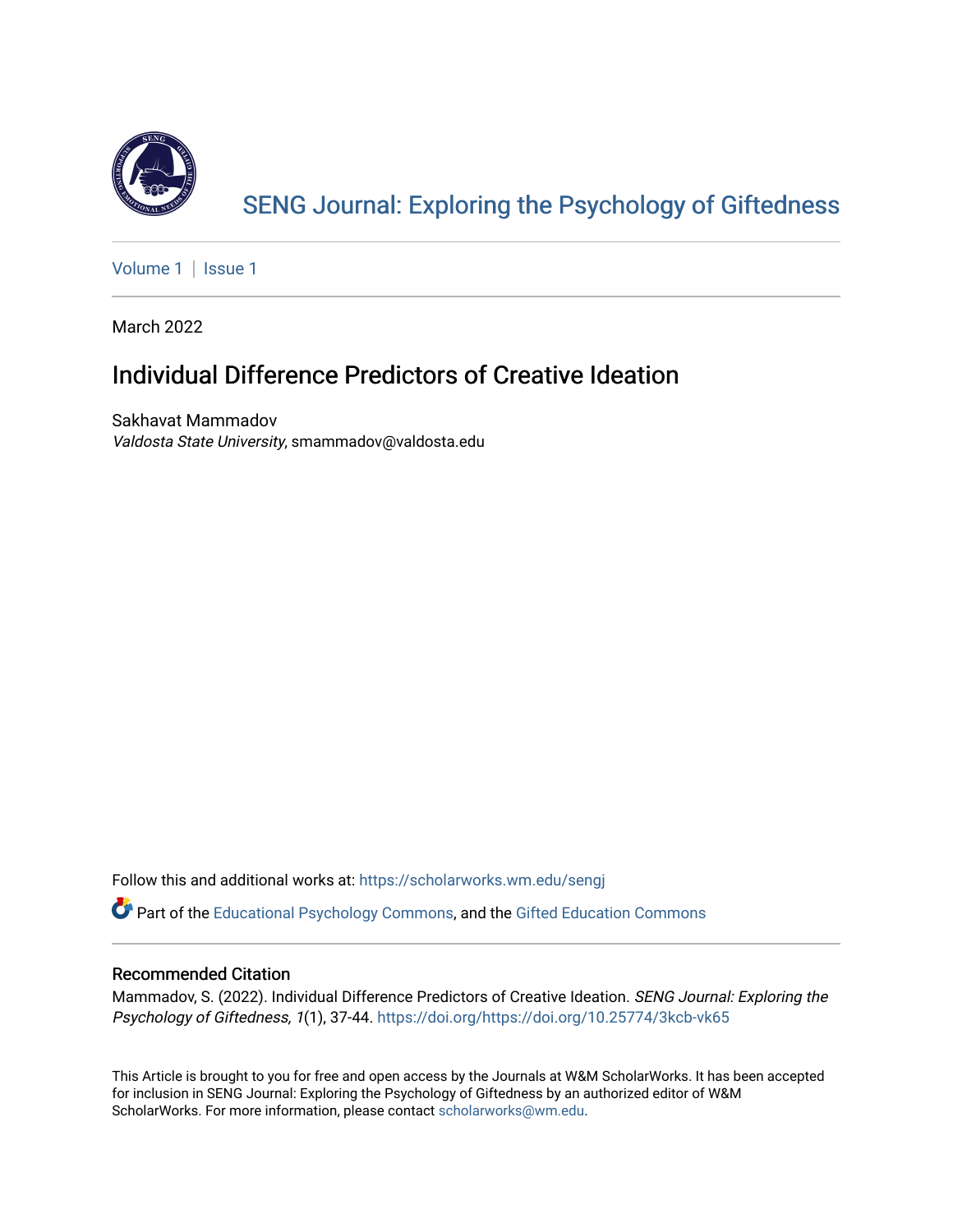

**Creative Ideation**

[Sakhavat Mammadov, Ph.D.](https://orcid.org/0000-0001-5890-211X)

### **Abstract**

Researchers have long been interested in individual difference variables as predictors of creativity. The focus of most studies has been on the later stages of the creativity process through which creative ideas are transformed into tangible forms, but until recently a very limited empirical base existed to answer questions about why some individuals come up with creative ideas more often than others. The present study examined individual difference predictors of creative ideation among high ability undergraduate students and tested the role of well-being as a moderator in explaining these relationships. Three main findings are revealed. First, openness and extraversion were significantly associated with creative ideation, both positively. Second, creative ideation was also predicted by creative personal identity. Third, subjective well-being had both main and moderating effects on creative ideation. It moderated the relationship between creative personal identity and creative ideation.

**Keywords:** *Big Five • personality traits • creative ideation • creative personal identity • well-being*

In their investment theory of creativity, Sternberg and Lubart (1996) described creativity as a two-part process. The first part, buying low, refers to investing in novel and unusual ideas, and the second part, selling high, concerns the transmission of those ideas into products. Buying low requires the generation and development of new ideas through creative ideation. Although coming up with creative ideas does not guarantee creative accomplishment, without this initial phase, creativity cannot occur. From the creativity literature, we know specific individual characteristics (e.g., perseverance) and favorable environmental conditions (e.g., autonomy support) are necessary for the successful transmission of creative ideas into products (Anderson et al., 2017; Barbot et al., 2016; Mammadov, 2021a; Yoon et al., 2015). The relatively less explored but highly relevant question is what factors account for differences in creative ideation. Why do some individuals come up with creative ideas more often than others? To that end, the present study sought to examine individual difference predictors of creative ideation, namely, personality traits and creative personal identity, and test the role of well-being as a moderator in explaining these relationships.

Personality and its predictive power for important life outcomes have always been of great interest to researchers and the public. As a formal scientific field, personality psychology dates back to when Allport (1937) published his book, Personality: A Psychological Interpretation. The field since then has been developed and given birth to competing theories on individual differences. One area of study has been about identifying the basic dimensional constructs that make up personality. A number of models and taxonomies have been proposed. The Big Five or the five-factor model (Goldberg, 1981; John & Srivastava, 1999; McCrae & Costa, 1996) is the most popular conceptual model of personality widely used in studying the personality-creativity relationship. As its name suggests, the model consists of five personality traits: openness to new experiences, conscientiousness, extraversion, agreeableness, and neuroticism or emotional stability.

Of the Big Five, openness has been found to be a strong and consistent predictor of creativity across domains and measurements (Furnham et al., 2006; Puryear et al., 2017). Openness, in a broad sense, refers to the extent to which an individual actively seeks a variety of novel experiences and accepts new learning, ideas, and change (McCrae & Costa, 1999). Specific facets of openness such as active imagination and intellectual curiosity seem to tap core aspects of creative engagement. Open individuals tend to entertain novel ideas and unconventional values (Costa & McCrae, 1992). Extraversion has emerged as a second frequently reported personality factor associating with various dimensions of creativity (Feist, 1999; Mammadov et al., 2019). Extraversion refers to the extent to which people are sociable, assertive, and outgoing. Extraverts' tendency to engage in social interactions might be an impetus for creative thinking and ideation.

The association between neuroticism and creative ideation has not been studied extensively but is interesting and worth investigating. Neuroticism refers to individual differences in negative emotionality, anxiety, and emotional reactivity. Some argue that the root cause of neuroticism is the tendency to self-generate negative thoughts and feelings (Perkins et al., 2015). This tendency may lead less emotionally stable individuals to dwell on problems and ideas more often than others. Strong et al. (2007) argued that neurotic tendencies may provide a creative advantage by increasing one's access to a range of affective experiences, particularly negative affects.

DOI: https://doi.org/10.25774/3kcb-vk65

Address correspondence to Sakhavat Mammadov, Dewar College of Education and Human Services, Valdosta State University, 1500 North Patterson St., Valdosta, GA 31698. E-mail: smammadov@valdosta.edu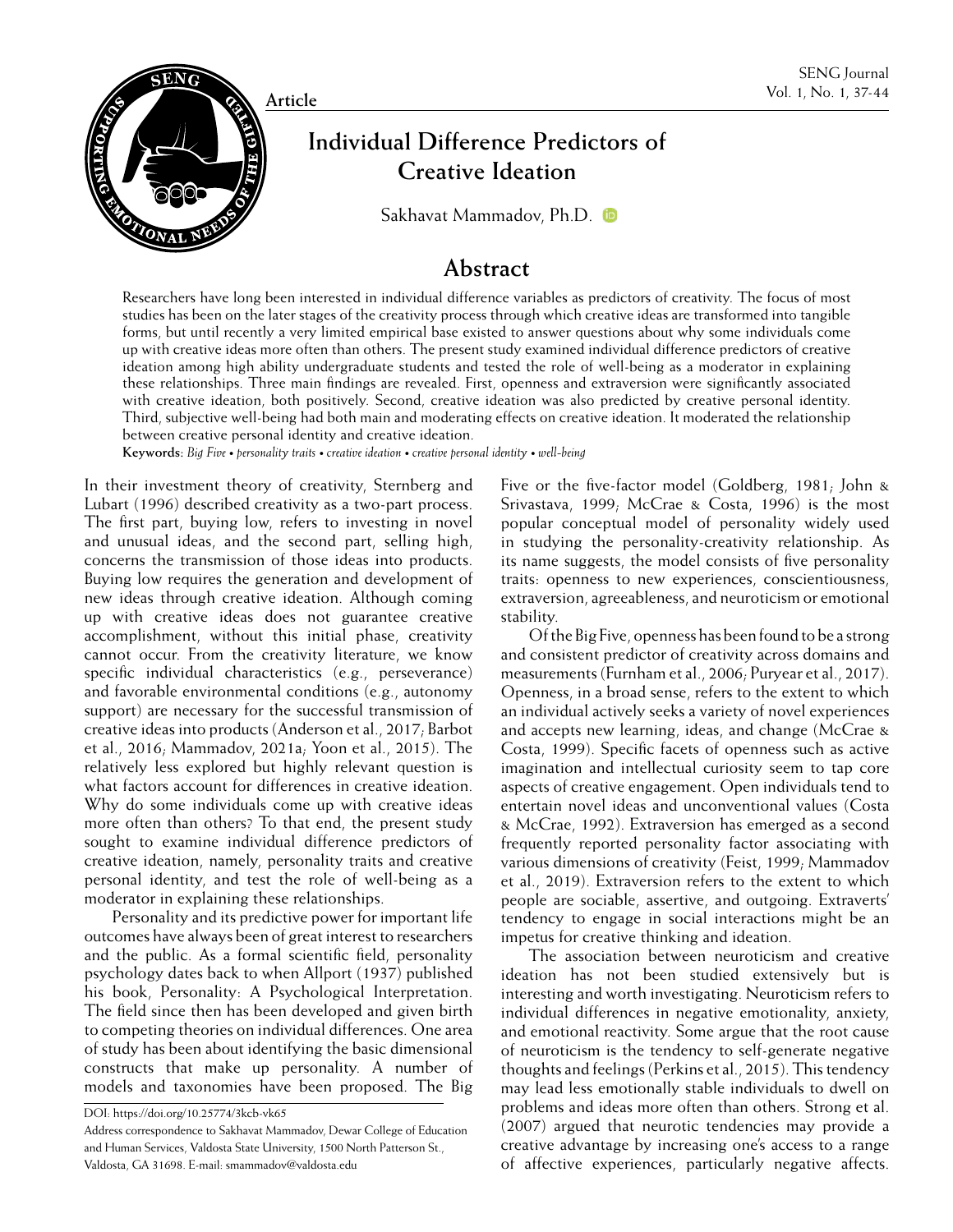#### 38 *S. MAMMADOV*

Empirical support for this positive relationship is weak. Only few studies have shown that individuals who score high on neuroticism tend to be more creative than those with low scores (Gelade, 1997; Götz & Götz, 1979). Pickering et al. (2016) published a comment on Perkins et al.'s (2015) proposal in which neuroticism was argued to stem from individual differences in neural processes within the default mode network (DMT) that control self-generated thoughts. Pickering suggested that the processes determining the extent to which self-generated thoughts become emotionally negative are largely driven by structures outside the DMT. Creative geniuses who are known to be highly neurotic may achieve creativity not because of their neurotic tendencies but in spite of them.

The traits of agreeableness (i.e., the tendency to be prosocial, cooperative, and empathetic) and conscientiousness have not emerged as correlates of creative ideation. And there is not a convincing conceptual or theoretical basis to anticipate such relationships. Conscientiousness refers to individual differences in self-control, organization, discipline, persistence, hard work, and responsibility (Goldberg, 1993). These characteristics may be important in the transition of creative ideas to products but do not seem to account for individual differences in creative ideation. In their systematic review, Puryear et al. (2017) teased out the personality-creativity relationship by coding the creativity measures as ideation-based (e.g., measures of creative ideation such as divergent thinking tasks) and production-based (e.g., inventories of creative activities). They found that conscientiousness is not related to ideation-based creativity but had a weak positive correlation with production measures. The focus of the present study concerns only three of the Big Five traits: openness, extraversion, and neuroticism.

Creative ideation is also contingent on the individual capability to generate original and potentially useful ideas. One's confidence that one is capable of coming up with creative ideas in solving problems is the key factor in determining the effectiveness of creative functioning (Kaufman & Beghetto, 2009). Creative personal identity, i.e., the belief that creativity is an important part of one's identity, is an integral element of person's selfdescription (Jaussi et al., 2007). Individuals with strong creative role identity are likely to find creativity-related tasks meaningful and be motivated to engage in creative ideation and other creativity inducing activities (Farmer et al., 2003). Creative personal identity, in the present study context, should be conceived as a domain-general view of the self, because the way creative ideation is conceptualized concerns little-c creativity (see Beghetto et al., 2011; Kaufman & Beghetto, 2009).

*SENG Journal Vol. 1, No. 1, 37-44* There are theoretically plausible reasons to expect that happiness or subjective well-being may associate with creative ideation and possibly moderate the effects of personality traits and creative personal identity. For example, it may be the case that individuals who are open to new experiences, insightful, and aesthetic tend to engage in creative ideation more often when they experience increased happiness. A similar example can be given for extraverted individuals or those with strong creative personal identity. According to Runco (2007), positive mood or affect enhances creativity. Amabile et al. (2005) reported positive associations of creative thinking with positive affect and psychological adjustment. Consistent with these findings, other studies documented that individuals experience greater flourishing and positive affect when they engage in creative ideation and activity (e.g., Conner et al., 2018).

With these in mind, the present study has two primary objectives: (a) to examine the associations of creative ideation with three Big Five personality traits (openness, extraversion, and neuroticism), creative personal identity, and well-being, and (b) to test the moderating role of subjective well-being in terms of the effects of its interactions with other independent variables on creative ideation using a standard procedure (Barron & Kenny, 1986). The sample selected for this study consisted of high ability undergraduate students in honors programs. The sample is unique in that participants are likely to differ from the general population with respect to their personality, creativity, and daily experiences of wellbeing. High-ability students, on average, were reported to be more open and less neurotic compared to the general population (McCrae et al., 2002; Zeidner & Shani-Zinovich, 2011). Prominent theories of giftedness (e.g., Differentiated Model of Giftedness and Talent, Three-Ring Conception) recognize creativity as an important component of high-ability (Gagné, 2005; Renzulli, 2005). Creativity, along with cognitive ability and academic achievement, is believed to provide a more comprehensive understanding of students' overall abilities.

# **Method**

### **Participants**

A total of 389 (73% female) honors college students from the southeast US participated in this study. Participants ranged in age from 17 to 23, with a mean range of 19.2. Of these participants, 256 (67%) identified themselves as White; 70 (17%) as African American; 33 (9%) as Hispanic and Latino American; and 8 (2.5%) as Asian. The demographic breakdown of participants represents that of the honors college population. The data and criteria that are considered for admission to the honors college include high school GPA of 3.5 or above, rigorous high school courses, high scores on standardized tests such as SAT and ACT, application essay, and recommendation letters.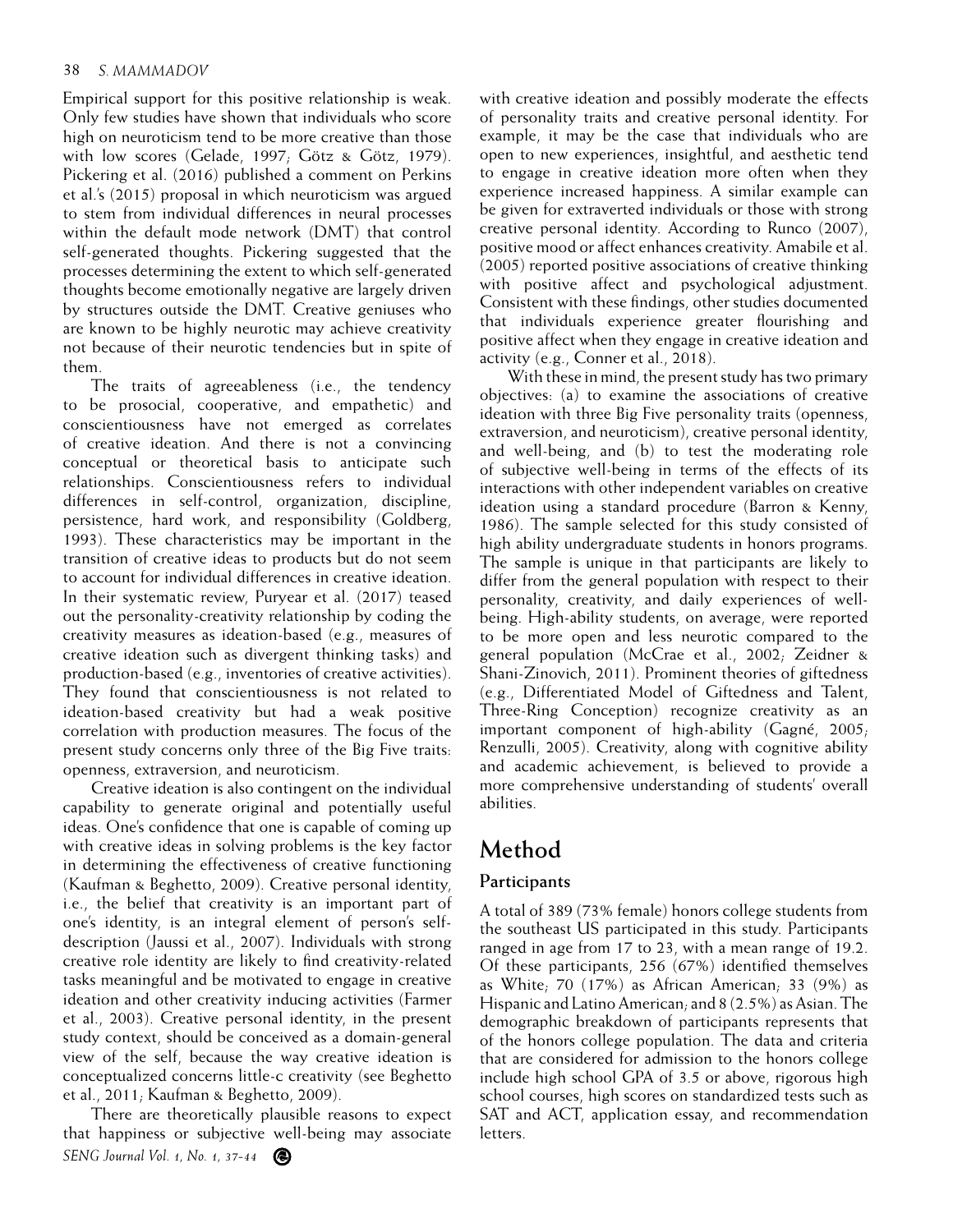Table 1: Zero-order Correlations, Descriptive Statistics and Scale Reliabilities (*N* = 389)

| $\frac{1}{2}$ correlations, Descriptive statistics and search chapmens (iv $\frac{1}{2}$ or $\frac{1}{2}$ |          |          |             |            |            |       |  |  |  |  |
|-----------------------------------------------------------------------------------------------------------|----------|----------|-------------|------------|------------|-------|--|--|--|--|
|                                                                                                           | O        | E        | $\mathbb N$ | <b>CPI</b> | <b>SWB</b> | CI.   |  |  |  |  |
| $\Omega$                                                                                                  | (.75)    |          |             |            |            |       |  |  |  |  |
| E                                                                                                         | $.20**$  | (.88)    |             |            |            |       |  |  |  |  |
| N                                                                                                         | $-.09*$  | $-.26**$ | (.83)       |            |            |       |  |  |  |  |
| <b>CPI</b>                                                                                                | $.59***$ | $.13***$ | .03         | (.90)      |            |       |  |  |  |  |
| <b>SWB</b>                                                                                                | $.13***$ | $.47***$ | $-.59**$    | .02        | (.90)      |       |  |  |  |  |
| <b>CI</b>                                                                                                 | $.63***$ | $.28**$  | $-.16***$   | $.66***$   | $.26***$   | (.83) |  |  |  |  |
| M                                                                                                         | 3.60     | 3.24     | 3.07        | 3.88       | 4.18       | 4.86  |  |  |  |  |
| <b>SD</b>                                                                                                 | 0.56     | 0.71     | 0.84        | 0.92       | 0.78       | 1.27  |  |  |  |  |

Note: O = Openness, E = Extraversion, N = Neuroticism, CPI = Creative Personal Identity, SWB = Subjective Well-Being, CI = Creative Ideation. Scale reliabilities are shown along the diagonal.

\*Correlation is significant at the .05 level (two tailed)

\*\*Correlation is significant at the .01 level (two tailed)

#### **Measures**

#### **Personality Traits**

Openness, extraversion, and neuroticism were measured using the revised version of the Big Five Inventory (BFI; John et al., 1991). The three subscales, representing these personality traits, were openness (10 items; e.g., "I see myself as someone who is curious about many different things"), extraversion (8 items; e.g., "I see myself as someone who is full of energy"), and neuroticism (8 items; e.g., "I see myself as someone worries a lot"). The items were rated on a 5-point Likert scale (from  $1 =$  "strongly disagree" to  $5 =$  "strongly agree").

### **Creative Personal Identity**

Five items from Karwowski's (2011) Short Scale of Creative Self were used to measure creative personal identity (e.g., "Being a creative person is important to me"). The items were rated on a 5-point Likert scale (from  $1 =$  "definitely not" to  $5 =$  "definitely yes").

### **Subjective Well-Being**

Participants' subjective well-being or overall happiness was measured using the Oxford Happiness Inventory (OHI; Argyle et al., 1989). The OHI is a 29-item self-report scale (e.g., "I often experience joy and elation") with items rated on a 6-point Likert scale (from  $1 =$  "strongly disagree" to  $6 =$  "strongly agree"). The overall happiness score was calculated as an average of all items.

### **Creative Ideation**

The following three items were used to assess creative ideation: "How frequently do you have creative insights?", "How frequently do you come up with novel plans or goals?', and "How frequently do you think of creative solutions to problems?" (Thrash et al., 2010). Items were rated on a scale from  $1 =$  "never" to  $7 =$  "very often."

# **Procedure**

The sample was recruited by e-mail through student listservs. Participants completed self-report measures of personality traits, creative personal identity, well-being, and creative ideation using Qualtrics. The survey also consisted of several demographic items. Little's (1988) chi-square test were used to examine patterns of missing data. Results revealed that missing data were missing completely at random (MCAR), suggesting case deletion to be valid (Rubin, 1976). To minimize potential effects of missing data, nine cases with more than 15% missing data were excluded. Stochastic regression imputation was used to estimate and replace the remaining missing values. Analyses were conducted using MPlus 8.4 (Muthén & Muthén, 2017).

# **Results**

Scale reliabilities, descriptive statistics, and zero-order correlations among the study variables are presented in Table 1. Scales demonstrated acceptable reliabilities ranging from  $\alpha$  = .76 (openness) to  $\alpha$  = .93 (subjective well-being). Extraversion had a moderate positive association with subjective well-being (*r* = .47) and small positive associations with creative personal identity and creative ideation ( $r = .13$  and  $r = .28$ , respectively). Neuroticism was strongly correlated with subjective well-being, but the direction was negative  $(r = -.59)$ . Neuroticism had also a small negative correlation with creative ideation (*r* = -.16). Openness was positively and strongly related to creative personal identity (*r* = .59) and creative ideation (*r* = .63). Subjective well-being did not have a significant association with creative personal identity but was significantly and positively correlated with creative ideation  $(r = .26)$ .

Hierarchical multiple regression analysis was performed to examine the hypothesized relationships. Predictors were entered into the model in sets and in four steps. In the first block, creative ideation was regressed on personality traits (openness, extraversion, and neuroticism). Creative personal identity and subjective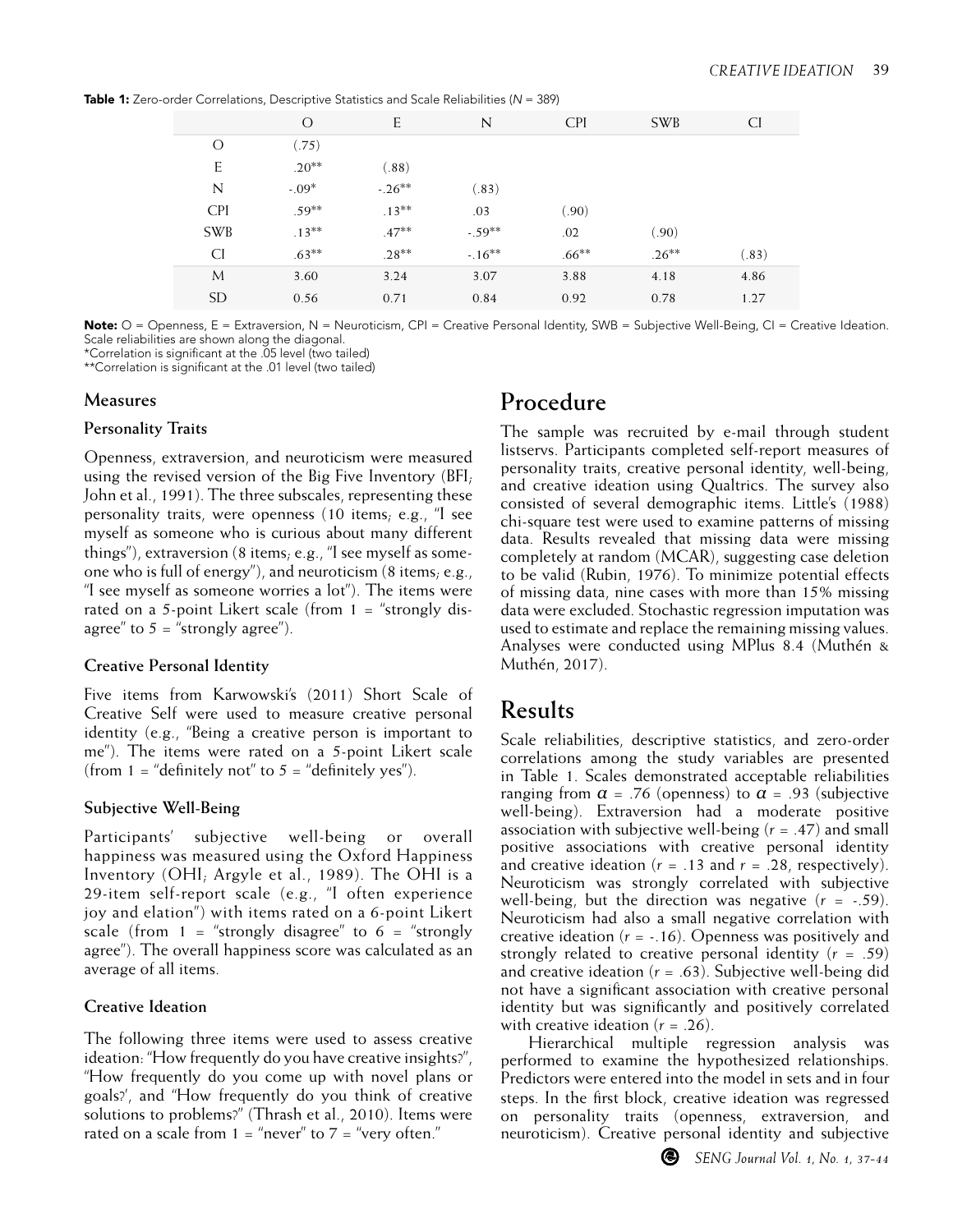Table 2: Hierarchical Regression Analysis Results Using Creative Ideation as the Criterion

|  | Predictors              | Step     |                |          |          |  |  |
|--|-------------------------|----------|----------------|----------|----------|--|--|
|  |                         | 1        | $\mathfrak{D}$ | 3        | 4        |  |  |
|  | $\left( \right)$        | .64 ***  | $.39***$       | $.38***$ | $.38***$ |  |  |
|  | E                       | $.15***$ | $.13***$       | $.11***$ | $.11***$ |  |  |
|  | N                       | $-.05$   | $-.07*$        | $-.02$   | $-.03$   |  |  |
|  | <b>CPI</b>              |          | $.40***$       | .41***   | $.42***$ |  |  |
|  | <b>SWB</b>              |          |                | $.14***$ | $.13***$ |  |  |
|  | $O \times$ SWB          |          |                |          | .04      |  |  |
|  | $E \times SWB$          |          |                |          | .01      |  |  |
|  | $N \times SWB$          |          |                |          | .03      |  |  |
|  | CPI x SWB               |          |                |          | $-.08*$  |  |  |
|  | $\Delta$ R <sub>2</sub> | $.50***$ | $.10***$       | $.02**$  | .01      |  |  |

**Note:**  $O =$  Openness,  $E =$  Extraversion,  $N =$  Neuroticism,  $CPI =$  Creative Personal Identity, SWB = Subjective Well-Being. \**p* ≤ .05, \*\* *p* < .01, \*\*\* *p* < .001.

well-being were introduced in the second and third steps, respectively. Moderating effects of subjective well-being were explored by introducing interaction variables of personality traits and creative personal identity with happiness in the last step. All predictor variables were mean-centered prior to creating interaction terms to eliminate multicollinearity problems (Aiken & West, 1991). In addition, because data were obtained in the same context through self-report, common method bias was examined using post-hoc Harman's single-factor test and a single-method-factor approach (Podsakoff et al., 2003). Results indicated that the common method effects were not likely to distort the study results.

Regression results are summarized in Table 2. Creative ideation was associated with personality traits, with about 50% of variance being explained largely by openness and extraversion  $(R^2 = .498, p < .001)$ . Neuroticism did not emerge as a significant predictor. Creative personal identity explained an additional 9% of variance in creative ideation  $(R^2 \text{ change} = .078, F \text{ change} = 86.49, p < .001)$ . A significant change in  $R<sup>2</sup>$  was observed by inclusion of subjective well-being  $(R^2 \text{ change} = .009, F \text{ change} = 8.48,$ *p* = .004). Including interactions in the final step did not yield a significant improvement in the overall model. Only the effect of creative personal identity was found to be moderated by subjective well-being ( $\beta$  = -.08, *p*= .04). Further analysis suggested that creative ideation was significantly predicted only for students with average subjective well-being ( $\beta$  = .23,  $p$  < .001). The slopes were not significant for those with high (+1 SD above mean) and low (-1 SD below mean) subjective well-being levels. No collinearity issue was observed for the regression analysis. All Variance Inflation Factors (VIF) were below 2.

### **Discussion**

*SENG Journal Vol. 1, No. 1, 37-44* The present results add to our growing understanding of how openness is critical throughout the process of creative endeavors. Openness emerges as an extremely functional and essential personality trait for a wide range of educational and life outcomes, including creative productivity (Gatzka, 2021; Mammadov, 2021b;). Ideation is an important constituent of creative productivity concerning its initial stages where generation, development, and communication of diverse thinking take place. It serves as a starter for a creative process. The role of openness in this process appears to be significant from the beginning and throughout the process. It may even be more important in the initiation than in the transmission of ideas into products. Previous studies reported that the relationship of openness with creative ideation was stronger than its relationship with creative products (e.g., Bridges & Schendan, 2019).

Originality (i.e., relative novelty of ideas) and fluency (i.e., the quantity of different ideas one generates) are two independent constituents of creative thinking. Flexibility enhances the capacity of individuals to achieve these outcomes and be able to approach problems from unexpected angles (Baas et al., 2013). Cognitive flexibility is the ease with which individuals can shift to a different thought and approach (Sanders et al., 2008). Individuals with high cognitive flexibility are likely to find new connections among ideas by using broad and inclusive cognitive categories (Eysenck, 1993; Friedman & Förster, 2010). Flexibility has also been studied in the personality literature. Openness is closely related to flexibility (Baas et al., 2013). Individuals with high scores on openness tend to receive new information without fear and prejudice (Thurston & Runco, 1999). Therefore, they have more flexibility in generating novel ideas through insightful understanding of that information.

Another notable result was the significant relationship between extraversion and creative ideation. Extraversion has been found to be related to various dimensions of creativity (Feist, 1998; Furnham & Bachtiar, 2008; Mammadov et al., 2019; Puryear et al., 2017), including when assessed with divergent thinking tasks (King et al., 1996). This link could be interpreted in terms of flexibility, too. Extraverts, like open individuals, tend to explore their environments more often than others (Jung, 1971). Constant engagement with their environment and frequent social interactions may provide them with varied experiences and, therefore, heightened flexibility.

A further possible explanation may be linked to Mednick's (1962) model on creativity-related differences in associative hierarchies. Associative hierarchies refer to "the idea that for any given concept there is a set of associations which can be arranged in the order of their associative strength" (Benedek & Neubauer, 2013, p. 274). Mednick argued that creative individuals are characterized by flatter associative hierarchies, which means that they are able to retrieve more remote association responses when presented with a new concept. Both openness and extraversion are related to the use of flat associative hierarchies (Martindale, 1995). Open and extravert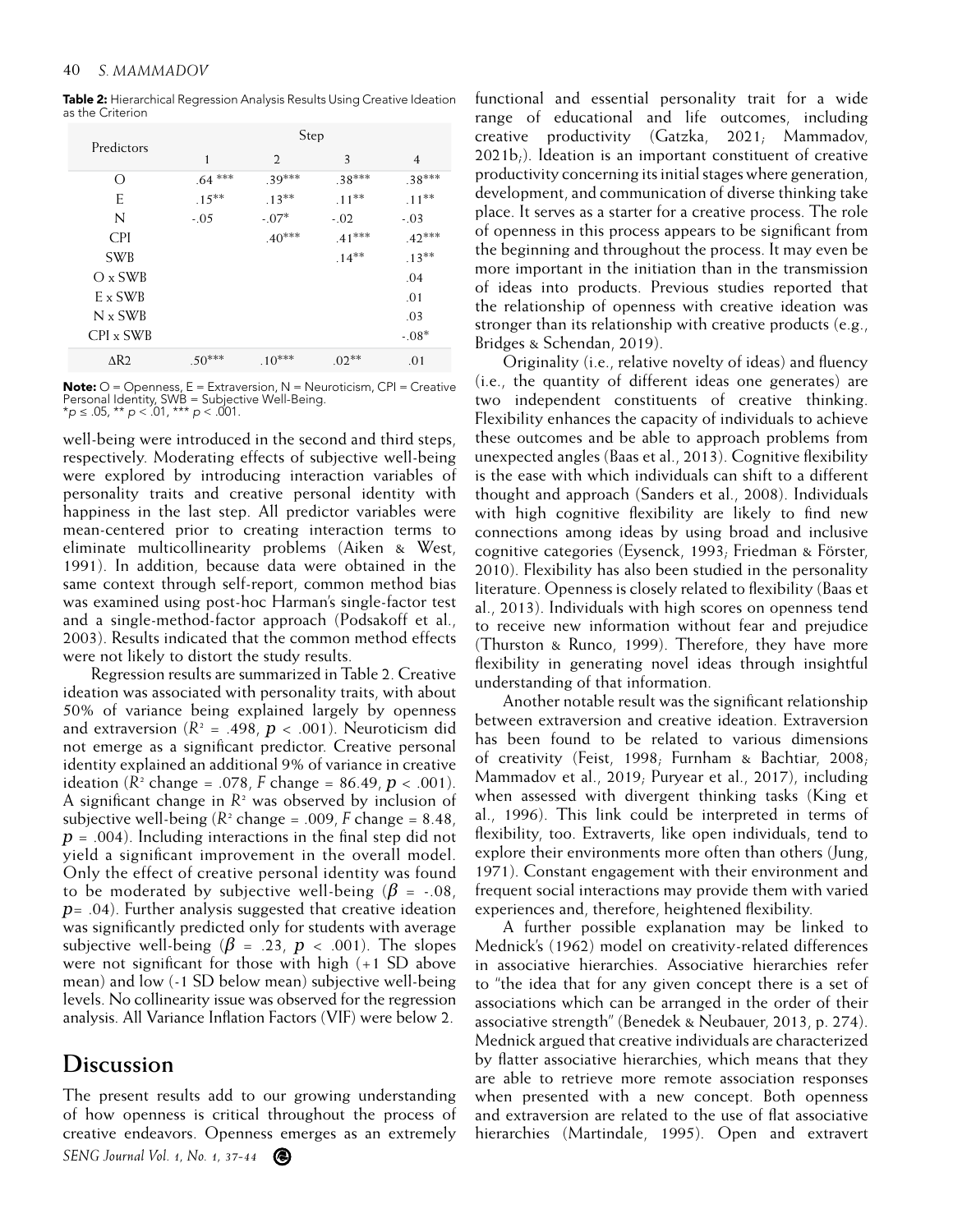individuals are not as able as others to filter out previously experienced seemingly irrelevant stimuli from their attentional focus, which leads those stimuli to enter their working memory easily (Peterson et al., 2002). These diverse and available elements enhance originality and fluency and lead them to generate creative ideas (Baas et al., 2013; Carson et al., 2003).

Creative personal identity was another significant predictor of creative ideation, explaining an additional 9% of the variance. This result confirms the findings from previous studies on the importance of self-beliefs in creative thinking and behaviors (Karwowski et al., 2013; Tierney & Farmer, 2011). Participants seeing creativity as a part of their identity seemed to report that they frequently have creative insights and very often come up with novel plans or goals. Creative personal identity can also be interpreted in terms of the value people attribute to creativity (Plucker & Makel, 2010). Creative ideation is an activity that people, in general, are autonomously motivated to pursue. The more value an individual places on it, the more they are engaged in creative ideation.

The moderating role of subjective well-being in the relationship between creative personal identity and creative ideation is worth noting. Results suggested that creative personal identity predicted ideation only for students with average happiness. No significant relationships were observed for students with happiness scores outside one standard deviation of the mean. Subjective well-being had also a significant main effect on creative ideation. This result is in line with the findings from previous studies, demonstrating the tendency for happiness to be positively correlated with elements of creativity (Amabile et al., 2005; Baas et al., 2008; Runco, 2007). The results imply that happy people engage in creative ideation more often than others. There is evidence from previous research that the state of unhappiness (i.e., being sad or angry) might lead to increased creative ideation, too, but it does decline over time (Baas et al., 2011). Perhaps those individuals tend to switch between ideas without meaningful connections. In addition, individuals with low happiness may engage in creative ideation but are less likely to have a systematic and structured way of approaching creative tasks.

Several possible limitations to the present study are worth noting. First, data were collected through self-report measures. Although efforts were undertaken to examine and control common method bias, multiple data sources would allow more accurate estimates. Second, using a facet-level personality scale would be helpful in better understanding relationships. For example, neuroticism did not emerge as a significant predictor, but it might be possible that specific sub-traits do, in fact, contribute to creative ideation. Third, the sample was limited to honors college students from one state. This limitation precludes our ability to generalize findings to all honors and other undergraduate students.

## **Conclusion**

The present study sought to investigate individual difference predictors of creative ideation—with a particular interest in personality traits, creative personal identity, and subjective well-being. It revealed three main findings. First, consistent with prior research (Puryear et al., 2017; Mammadov, 2021a), openness and extraversion were significantly associated with creative ideation. These personality traits are malleable and dynamic (Roberts & DelVecchio, 2000). The positive qualities of traits can be developed and reinforced as a part of school pedagogy and college readiness pathway. Second, creative ideation was also predicted by creative personal identity. The stronger the creative personal identity, the more frequently one experiences creative ideation. Students, in both K-12 and university settings, could be encouraged to be frequently involved in creative activities which may result in creativity become a stronger component of how they see themselves. Third, subjective well-being had both main and moderating effects on creative ideation. Positive interventions and support in the honors college context are quite important for helping students to improve or maintain their well-being. These students may experience more challenges and stressors than other undergraduate students due to increased achievement pressure in a competitive learning environment of honors program. Students with positive well-being are not only likely to excel academically, but also likely to engage in creative ideation and productivity in various domains.

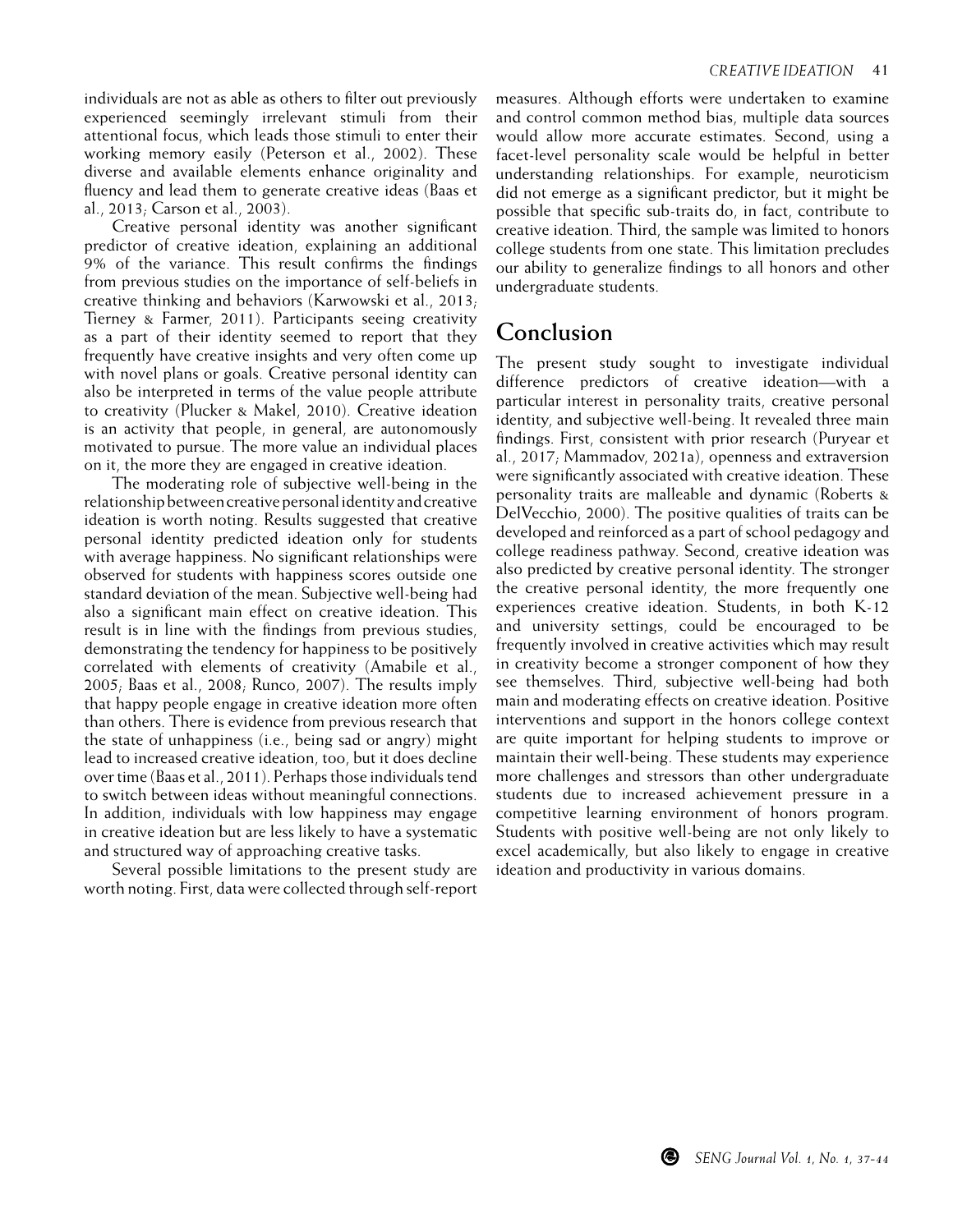## **References**

Aiken, L. S., & West, S. G. (1991). *Multiple regression: Testing and interpreting interactions.* Sage.

Allport, G. (1937). *Personality: A psychological interpretation.* Henry Holt and Company.

- Amabile, T.M., Barsade, S.G., Mueller, J.S., & Staw, B.M. (2005). Affect and creativity at work. *Administrative Science Quarterly, 50*(3)*,* 367-403. https://doi.org/10.2189/asqu.2005.50.3.367
- Anderson, R. C., Pitts, C., & Smolkowski, K. (2017). Creative ideation meets relational support: Measuring links between these factors in early adolescence. *Creativity Research Journal, 29*(3), 244-256. https://doi.org/10.1080/10400419.2017.1360057
- Argyle, M., Martin, M., & Crossland, J. (1989). Happiness as a function of personality and social encounters. In J. P. Forgas, & J. M. Innes (Eds.), *Recent advances in social psychology: An international perspective* (pp. 189-203). Elsevier.
- Baas, M., De Dreu, C. K. W., & Nijstad, B. A. (2008). A meta-analysis of 25 years of mood-creativity research: Hedonic tone, activation, or regulatory focus? *Psychological Bulletin, 134*(6), 779-806. https://doi.org/10.1037/a0012815
- Baas, M., De Dreu, C. K. W., & Nijstad, B. A. (2011). Creative productivity by angry people peaks early on, declines over time, and is relative unstructured. *Journal of Experimental and Social Psychology, 47*(6), 1107-1115. https://doi.org/10.1016/j.jesp.2011.05.009
- Baas, M., Roskes, M., Sligte, D., Nijstad, B. A., & De Dreu, C. K. W. (2013). Personality and creativity: The dual pathway to creativity model and a research agenda. *Social and Personality Psychology Compass, 7*(10), 732-748. https://doi.org/10.1111/ spc3.12062
- Barbot, B., Lubart, T. I., & Besancon, M. (2016). "Peaks, slumps, and bumps": Individual differences in the development of creativity in children and adolescents. In B. Barbot (Ed.), *Perspectives on creativity development: New directions for child and adolescent development* (pp. 33-45). Jossey-Bass. https://doi.org/10.1002/cad.20152
- Baron, R. M., & Kenny, D. A. (1986). The moderator-mediator variable distinction in social psychological research: Conceptual, strategic, and statistical considerations. *Journal of Personality and Social Psychology, 51*(6), 1173-1182. https://doi.org/10.1037/0022- 3514.51.6.1173
- Beghetto, R.A., Kaufman, J.C., & Baxter, J. (2011). Answering the unexpected questions: Exploring the relationship between students' creative self-efficacy and teacher ratings of creativity. Psychology of Aesthetics, *Creativity, and the Arts, 5*(4), 342-349. https://doi.org/10.1037/a0022834
- Benedek, M., & Neubauer, A. C. (2013). Revisiting Mednick's model on creativity-related differences in associative hierarchies. Evidence for a common path to uncommon thought. *Journal of Creative Behavior, 47*(4), 273-289. https://doi.org/10.1002/jocb.35
- Bridges, D., & Schendan, H. E. (2019). The sensitive, open creator. *Personality and Individual Differences, 142*(1), 179-185. https://doi. org/10.1016/j.paid.2018.09.016
- Carson, S. H., Peterson, J. B., & Higgins, D. M. (2003). Decreased latent inhibition is associated with increased creative achievement in high-functioning individuals. *Journal of Personality and Social Psychology, 85*(3), 499-506. https://doi.org/10.1037/0022- 3514.85.3.499
- Conner, T.S., DeYoung, C.G., & Silvia, P.J. (2018). Everyday creative activity as a path to flourishing. *Journal of Positive Psychology, 13*(2), 181-189. https://doi.org/10.1080/17439760.2016.1257049
- Costa, P. T., & McCrae, R. R. (1992). The five-factor model of personality and its relevance to personality disorders. J*ournal of Personality Disorders, 6*(4), 343-359. https://doi.org/10.1521/pedi.1992.6.4.343
- Eysenck, H. J. (1993). Creativity and personality: Suggestions for a theory. *Psychological Inquiry, 4*(3), 147-178. https://doi. org/10.1207/s15327965pli0403\_1
- Farmer, S.M., Tierney, P., & Kung-McIntyre, K. (2003). Employee creativity in Taiwan: An application of role identity theory. *Academy of Management Journal, 46*(5), 618-630. https://doi.org/10.5465/30040653
- Feist, G. J. (1999). Influence of personality on artistic and scientific creativity. In R. J. Sternberg (Ed.), *Handbook of creativity* (pp. 273- 296). Cambridge University Press. https://doi.org/10.1017/CBO9780511807916.016
- Feist, G.J. (1998). A meta-analysis of the impact of personality on scientific and artistic creativity. *Personality and Social Psychological Review, 2*(4), 290-309. https://doi.org/10.1207/s15327957pspr0204\_5
- Friedman, R. S., & Förster, J. (2010). Implicit affective cues and attentional tuning: An integrative review. *Psychological Bulletin, 136*(5), 875-893. https://doi.org/10.1037/a0020495
- Furnham, A., & Bachtiar, V. (2008). Personality and intelligence as predictors of creativity. *Personality and Individual Differences, 45*(7), 613-617. https://doi.org/10.1016/j.paid.2008.06.023
- Furnham, A., Zhang, J., & Chamorro-Premuzic, T. (2006). The relationship between psychometric and self-estimated intelligence, creativity, personality, and academic achievement. *Imagination, Cognition, and Personality, 25*(2), 119-145. https://doi. org/10.2190/530V-3M9U-7UQ8-FMBG
- Gagné, F. (2005). From gifts to talents: The DMGT as a developmental model. In R. J. Sternberg & J. E. Davidson (Eds.), *Conceptions of giftedness* (2nd ed., pp. 98-120), Cambridge University Press. https://doi.org/10.1017/CBO9780511610455.008
- Gatzka, T. (2021). Aspects of openness as predictors of academic achievement. *Personality and Individual Differences, 170*, 110422. https://doi.org/10.1016/j.paid.2020.110422
- Gelade, G. A. (1997). Creativity in conflict: The personality of the commercial creative. *Journal of Genetic Psychology, 158*(1), 67-78. https://doi.org/10.1080/00221329709596653
- Goldberg, L. R. (1981). Language and individual differences: The search for universals in personality lexicons. *Review of Personality and Social Psychology, 2*, 141-165.

*SENG Journal Vol. 1, No. 1, 37-44*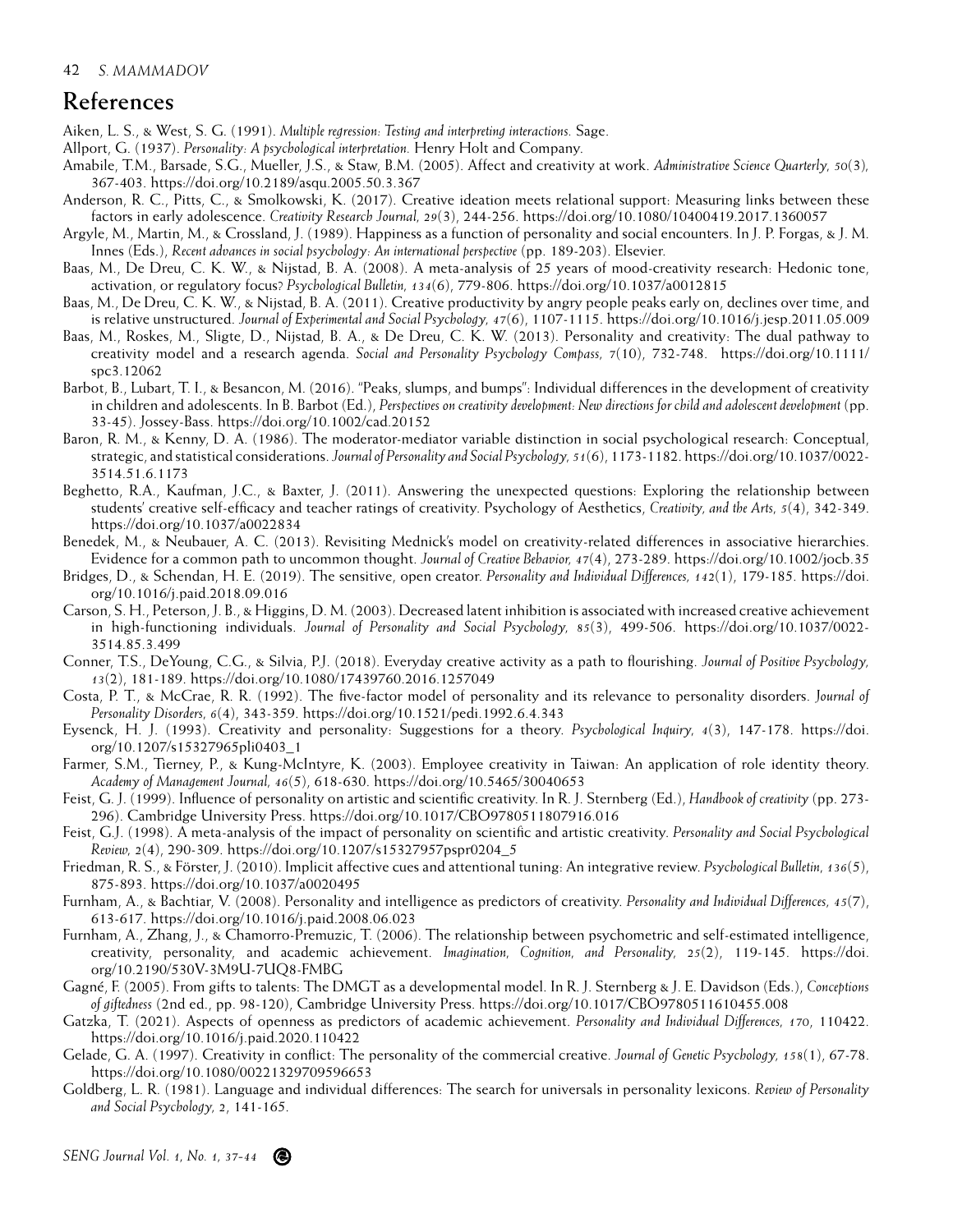- Goldberg, L. R. (1993). The structure of phenotypic personality traits. *American Psychologist, 48*, 26-34. https://doi.org/10.1037/0003- 066X.48.1.26
- Götz, K. O., & Götz, K. (1979). Personality characteristics of successful artists. *Perceptual and Motor Skills, 49*(3), 919-924. https:// doi.org/10.2466/pms.1979.49.3.919
- Jaussi, K.B., Randel, A.E., & Dionne, S.D. (2007). I am, I think, and I do: The role of personal identity, self-efficacy, and cross-applications of experiences in creativity at work. *Creativity Research Journal, 19*(2-3), 247-258. https://doi.org/10.1080/10400410701397339
- John, O. P., & Srivastava, S. (1999). The Big-Five trait taxonomy: History, measurement, and theoretical perspectives. In L. A. Pervin & O. P. John (Eds.), *Handbook of personality: Theory and research* (2nd ed., pp. 102-138). Guilford Press.
- John, O. P., Donahue, E. M., & Kentle, R. L. (1991). *The Big Five Inventory Versions 4a and 54*. University of California, Berkeley, Institute of Personality and Social Research. https://doi.org/10.1037/t07550-000
- Jung, C. G. (1971). *Psychological types*. Princeton University Press.
- Karwowski, M. (2011). Creative mindsets: Measurement, correlates, consequences. *Psychology of Aesthetics, Creativity, and the Arts, 8*(1), 62-70. https://doi.org/10.1037/a0034898
- Karwowski, M., Lebuda, I., Wisniewska, E., & Gralewski, J. (2013). Big Five personality traits as the predictors of creative selfefficacy and creative personal identity: Does gender matter? *Journal of Creative Behavior, 47*, 215-232. https://doi.org/10.1002/ jocb.32
- Kaufman, J.C., & Beghetto, R.A. (2009). Beyond big and little: The four C model of creativity. *Review of General Psychology, 13*, 1-12. https://doi.org/10.1037/a0013688
- King, L.A., Walker, L.M., & Broyles, S.J. (1996). Creativity and the five-factor model. *Journal of Research in Personality, 30*(2), 189-203. https://doi.org/10.1006/jrpe.1996.0013
- Little, R. J. A. (1988). A test of missing completely at random for multivariate data with missing values. *Journal of the American Statistical Association, 83*(404), 1198-1202. https://doi.org/10.1080/01621459.1988.10478722
- Mammadov, S. (2021a). A comparison of creativity-relevant personal characteristics in adolescents across personality profiles. *Journal of Creative Behavior, 5*, 294-305. https://doi.org/10.1002/jocb.451
- Mammadov, S. (2021b). The Big Five personality traits and academic performance: A meta-analysis. *Journal of Personality, 90*, 222- 255. https://doi.org/10.1111/jopy.12663
- Mammadov, S., Cross, T. L., & Cross, J. R. (2019). In search of personality and temperament predictors of creativity: A test of mediation. *Creativity Research Journal, 31*(2), 174-187. https://doi.org/10.1080/10400419.2019.1577085
- Martindale, C. (1995). Creativity and connectionism. In S. M. Smith, T. B. Ward, & R. A. Finke (Eds.), *The Creative Cognition Approach*  (pp. 249-268). MIT Press.
- McCrae, R. R., & Costa, P. T. Jr. (1999). A five-factor theory of personality. In L. A. Pervin & O. P. John (Eds.), *Handbook of Personality* (pp. 139-153). Guilford Press.
- McCrae, R. R., & Costa, P. T., Jr. (1996). Toward a new generation of personality theories: Theoretical contexts for the Five-Factor Model. In J. S. Wiggins (Ed.), *The Five-Factor Model of personality: Theoretical perspectives* (pp. 51-87). Guilford Press.
- McCrae, R. R., Costa P. T. Jr., Terracciano, A., Parker, W. D., Mills, C. J., De Fruyt, F., & Mervielde, I. (2002). Personality trait development from age 12 to age 18: Longitudinal, cross-sectional and cross-cultural analyses. *Journal of Personality and Social Psychology, 83*(6), 1456-1468. https://doi.org/10.1037/0022-3514.83.6.1456
- Mednick, S.A. (1962). The associative basis of the creative process. *Psychological Review, 69*(3), 220-232. https://doi.org/10.1037/ h0048850
- Muthén, L. K., & Muthén, B. (2017). *Mplus User's Guide*. Muthén & Muthén.
- Perkins, A. M., Arnone, D., Smallwoord, J., & Mobbs, D. (2015). Thinking too much: Self-generated thought as the engine of neuroticism. *Trends in Cognitive Sciences, 19*(9), 492-498. https://doi.org/10.1016/j.tics.2015.07.003
- Peterson, J. B., Smith, K. W., & Carson, S. (2002). Openness and extraversion are associated with reduced latent inhibition: Replication and commentary. *Personality and Individual Differences, 33*(7), 1137-1147. https://doi.org/10.1016/S0191-8869(02)00004-1
- Pickering, A. D., Smillie, L. D., & DeYoung, C. G. (2016). Neurotic individuals are not creative thinkers. *Trends in Cognitive Sciences, 20*(1), 1-2. https://doi.org/10.1016/j.tics.2015.10.001
- Plucker, J.A., & Makel, M.C. (2010). Assessment of creativity. In J.C. Kaufman, & R.J. Sternberg (Eds.). *The Cambridge handbook of creativity* (pp. 48-74). Cambridge University Press. https://doi.org/10.1017/CBO9780511763205.005
- Podsakoff, P. M., MacKenzie, S. B., Lee, J. Y., & Podsakoff, N. P. (2003). Common method biases in behavioral research: A critical review of the literature and recommended remedies. *Journal of Applied Psychology, 88*, 879-903. https://doi.org/10.1037/0021- 9010.88.5.879
- Puryear, J. S., Kettler, T., & Rinn, A. N. (2017). Relationships of personality to differential conceptions of creativity: A systematic Review. *Psychology of Aesthetics, Creativity, and the Arts, 11*(1), 59-68. https://doi.org/10.1037/aca0000079
- Renzulli, J. S. (2005). The three-ring definition of giftedness: A developmental model for promoting creative productivity. In R.J. Sternberg & J. E. Davidson (Eds.), *Conceptions of Giftedness* (2nd ed., pp. 246-280). Cambridge University Press. https://doi. org/10.1017/CBO9780511610455.015
- Roberts, B. W., & DelVecchio, W. F. (2000). The rank-order consistency of personality traits from childhood to old age: A quantitative review of longitudinal studies. *Psychological Bulletin, 126*(1), 3-25. https://doi.org/10.1037/0033-2909.126.1.3
- Rubin, D.B., (1976) Inference and Missing Data. *Biometrika, 63*(3), 581-592. https://doi.org/10.1093/biomet/63.3.581
- Runco, M. A. (2007). *Creativity theories and themes: Research development, and practice*. Elsevier Academic Press.